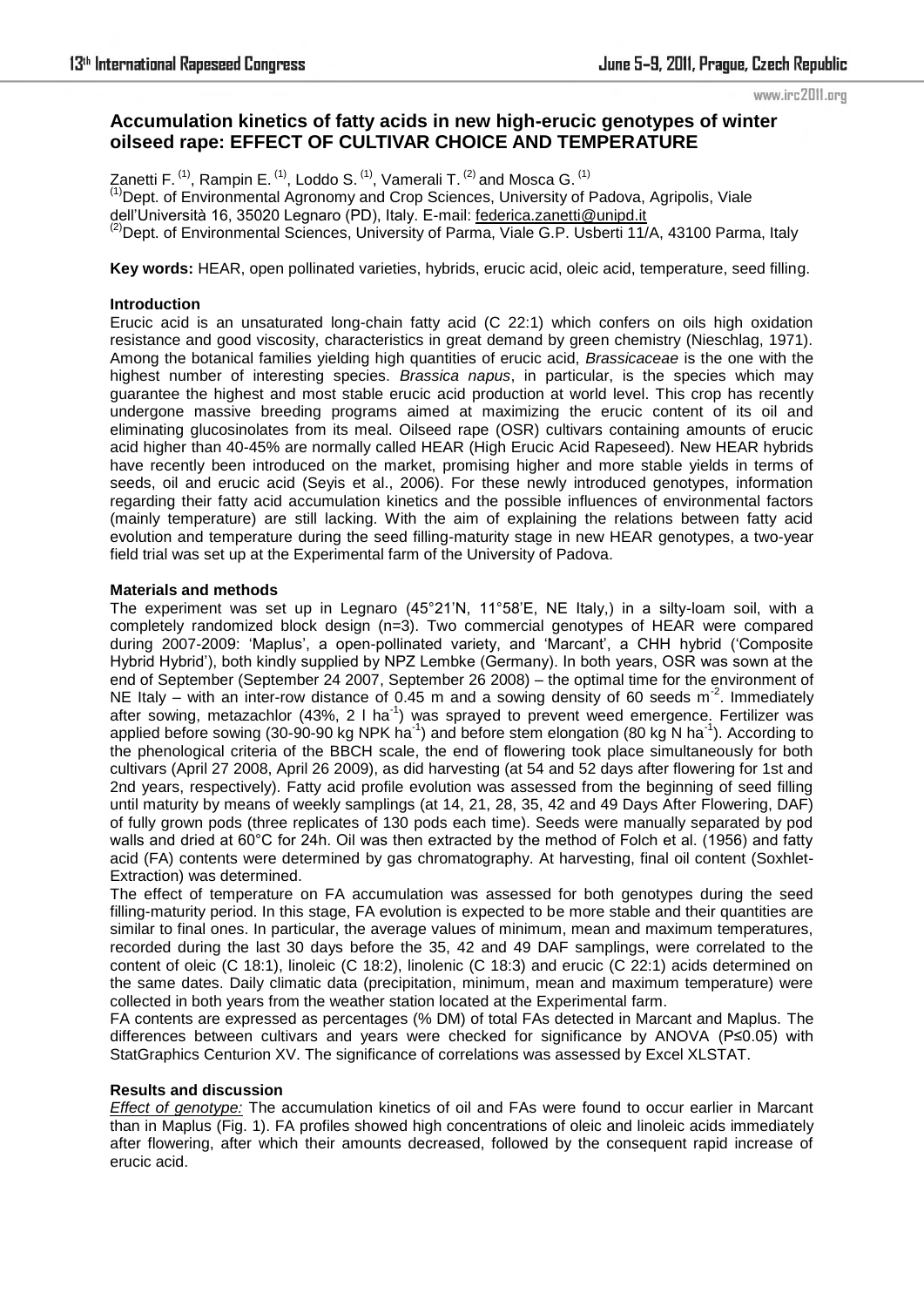Conversely, linolenic acid remained almost stable during the monitored period, reaching higher values in 2007/08 (7.9% DM at 49 DAF) than in 2008/09 (6.9% DM at 49 DAF). The Maplus variety showed constantly higher percentages than the hybrid Marcant (P≤0.05), in both years. Erucic acid content was found to be significantly higher in the hybrid than in the open-pollinated variety (main effect: genotype P≤0.05, in both years) (Fig. 1), the final amount in Marcant being particularly elevated and stable between years, >48% (48.3% and 48.8%, respectively, 1st and 2nd years). Final oleic acid contents were significantly higher in Marcant during the 1st year, and similar between the two genotypes in the 2nd year.

All these differences led to dissimilar concentrations of PUFAs and MUFAs between cultivars; significantly higher MUFAs and lower PUFAs were found in Marcant than in Maplus, in both years (P≤0.05, data not shown).

Oleic acid is a precursor of both erucic and linolenic acid biosynthesis, respectively mediated by the enzymes *elongase* and *desaturase*. Since the percentage of oleic acid was almost the same in the two genotypes, linolenic acid biosynthesis may have been promoted in Maplus and that of erucic acid in Marcant, suggesting that different pathways are followed in the two genotypes.



**Fig. 1**. Contents (% DM) of oleic (C 18:1), linoleic (C 18.2), linolenic (C 18:3) and erucic (C 22:1) acids on total quantity of FAs assessed in Marcant (solid line) and Maplus (dashed line) seed oils from 14 DAF until maturity in 2007/08

*Effect of temperature:* The two experimental seasons were quite different in terms of temperature and precipitation (Tab.1). During 2007-08 (September-June), the temperature (minimum and maximum) and rainfall were lower than those recorded during 2008-09. Considering the monitored period (April-June), the lst year was characterized by lower minimum and maximum temperatures but higher precipitation than the 2nd year.

As expected, correlation analysis revealed the strong influence of temperature on FA accumulation during the seed filling-maturity stage (Tab. 2). In particular, linoleic and linolenic acids were the most temperature-dependent FAs, especially as regards minimal temperatures ( $R = -0.85$  and -0.66 for C 18:2 and C 18:3, respectively, both cultivars and years, P≤0.05), whereas temperature seemed to have less or no influence on the kinetics of oleic and erucic acids (Tab. 2). This finding matches the assumption that FAD (Fatty Acid Desaturase), regulated by temperature, is only active at low temperature (Baux et al., 2008; Werteker et al., 2010).

As regards the cultivars, Marcant is characterized by a pool of desaturase enzymes less influenced by temperature than Maplus (Tab. 2). Correlation coefficients between linoleic and linolenic acid contents and temperature (minimum and mean) were lower in the hybrid than in the open-pollinated variety. Neither cultivar was affected by temperature as regards percentages of oleic and erucic acids. However, for erucic acid, positive relations were observed in Marcant, whereas the correlation coefficients (for minimum and mean temperature) were negative in Maplus. This result supports the hypothesis based on the different patterns which characterize FA profile evolution in the genotypes tested here.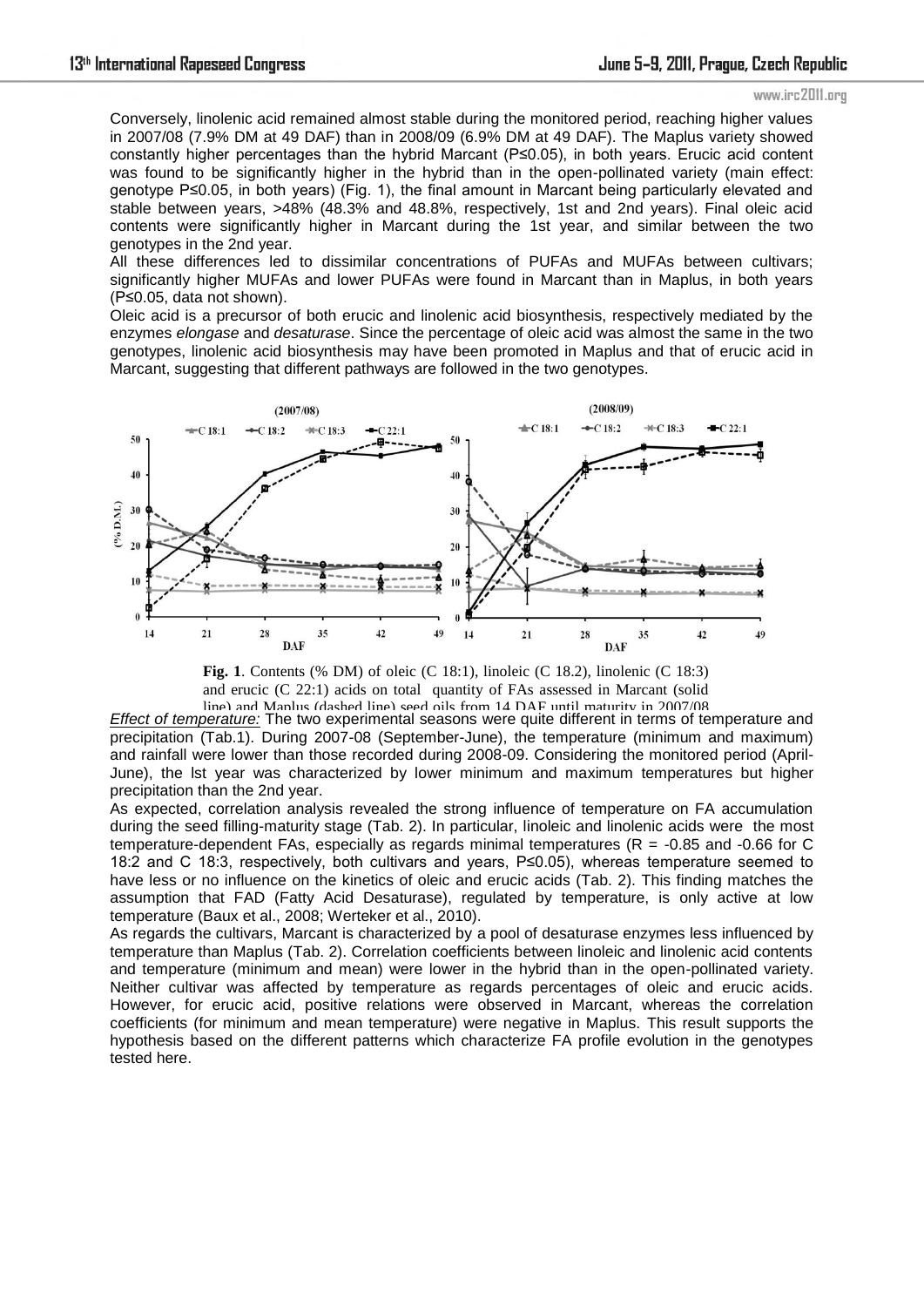**Tab.1.** Monthly temperatures (minimum and maximum) and precipitations recorded during 2007-08 and 2008-09 growing seasons.

|              |        | 2007-08 |                      | 2008-09 |        |                      |  |
|--------------|--------|---------|----------------------|---------|--------|----------------------|--|
| <b>Month</b> | T. min | T. max  | <b>Precipitation</b> | T. min  | T. max | <b>Precipitation</b> |  |
|              | (°C)   | (°C)    | (mm)                 | (°C)    | (°C)   | (mm)                 |  |
| September    | 11.9   | 23.3    | 104.8                | 13.3    | 23.5   | 60.0                 |  |
| October      | 8.9    | 18.5    | 35.8                 | 10.0    | 20.5   | 45.8                 |  |
| November     | 3.3    | 12.4    | 23.4                 | 5.9     | 12.4   | 150.8                |  |
| December     | $-0.2$ | 7.7     | 31.6                 | 2.0     | 7.6    | 133.2                |  |
| January      | 2.0    | 8.6     | 67.0                 | 2.0     | 5.9    | 57.2                 |  |
| February     | 0.7    | 9.8     | 31.8                 | 1.3     | 9.7    | 57.2                 |  |
| March        | 4.1    | 12.9    | 50.6                 | 4.4     | 13.9   | 104.6                |  |
| April        | 7.7    | 17.1    | 107.8                | 9.8     | 19.1   | 126.0                |  |
| May          | 12.8   | 22.7    | 95.2                 | 14.4    | 26.1   | 25.8                 |  |
| June         | 16,6   | 26.6    | 80.0                 | 15.9    | 27.0   | 86.6                 |  |
| Mean/sum     | 6.8    | 16.0    | 628.0                | 7.9     | 16.6   | 847.2                |  |

**Tab. 2.** Correlation coefficients (R) of linear relations between minimum, mean and maximum temperatures (°C) recorded during last 30 days before 35, 42 and 49 DAF samplings and corresponding contents (% DM) of oleic (C 18:1), linoleic (C 18.2), linolenic (C 18:3) and erucic (C 22:1) acids assessed in Marcant and Maplus oils (n=15 for each correlation coefficient), values of two years. \*\*\*, \*\*, \* and ns: P≤0.001, P≤0.01, P≤0.05 and P>0.05.

|                    | <b>Marcant</b> |            |           | <b>Maplus</b> |            |           |  |
|--------------------|----------------|------------|-----------|---------------|------------|-----------|--|
| <b>Fatty Acids</b> | T. min         | Г. med     | T. max    | T. min        | T. med     | T. max    |  |
| Oleic (C 18:1)     | $0.03$ ns      | $0.03$ ns  | $0.02$ ns | $0.72**$      | $0.63*$    | $0.34$ ns |  |
| Linoleic (C18:2)   | $-0.81***$     | $-0.80***$ | $-0.64*$  | $-0.91***$    | $-0.89***$ | $-0.62*$  |  |
| Linolenic (C 18:3) | $-0.85***$     | $-0.86***$ | $-0.73**$ | $-0.93***$    | $-0.92***$ | $-0.71*$  |  |
| Erucic (C 22:1)    | 0.37 ns        | 0.41 ns    | $0.48$ ns | $-0.29$ ns    | $-0.16$ ns | $0.16$ ns |  |

#### **Conclusions**

The results of our experiments showed that the quality of HEAR oil is affected by both environment and choice of cultivar.

During the seed filling-maturity stage, temperature played a crucial role in defining FA profile evolution and the final percentages of FAs. In particular, low temperatures greatly affect polyunsaturated FA contents (linoleic and linolenic acids) even in a highly monounsaturated oil, like that of HEAR.

In response to temperature, the hybrid Marcant showed more stable behaviour for almost every fatty acid studied. Its final amount of erucic acid was also particularly high, and this, combined with the increased oil content of its seeds and particularly stable FA profile, may make this hybrid more suitable for extensive erucic acid production for green chemistry applications.